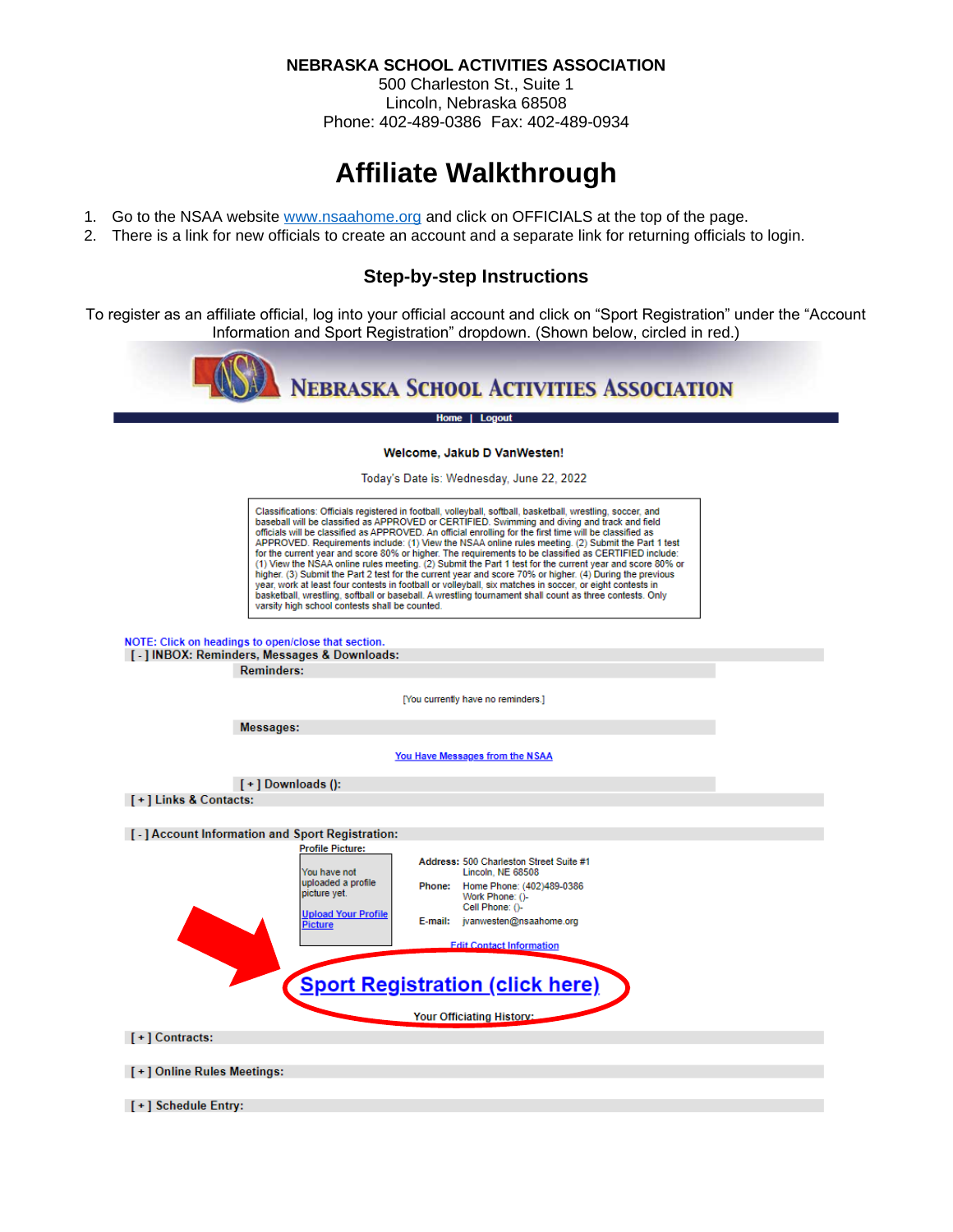#### Once you get to the next screen, you will review your mailing and contact information at the top of the screen. Then to register as an affiliate, you must check the box indicating so. (Shown below, circled in red.) **\*\*Note, if you have a Nebraska address, that box will not show up and you will have to register as a Nebraska official.**

| <b>Mailing Information</b>        |                                                   |                                                                                                                                                                  |                                                                    |                         |    |       |  |  |
|-----------------------------------|---------------------------------------------------|------------------------------------------------------------------------------------------------------------------------------------------------------------------|--------------------------------------------------------------------|-------------------------|----|-------|--|--|
| Jakub                             |                                                   | D                                                                                                                                                                |                                                                    | VanWesten               |    |       |  |  |
| test address                      |                                                   |                                                                                                                                                                  |                                                                    |                         |    |       |  |  |
| des moines                        |                                                   |                                                                                                                                                                  |                                                                    |                         | ia | 55555 |  |  |
|                                   |                                                   |                                                                                                                                                                  |                                                                    |                         |    |       |  |  |
| Contact Information               |                                                   |                                                                                                                                                                  |                                                                    | Demographic Information |    |       |  |  |
| 4024890386                        | Use this as my primary phone number<br>0          |                                                                                                                                                                  | Total number of years as an active official in Nebraska with NSAA. |                         |    |       |  |  |
| <b>Work Phone</b>                 | Use this as my primary phone number<br>$\circ$    |                                                                                                                                                                  | $\mathbf{0}$<br>$\bigcirc$ Male $\bigcirc$ Female                  |                         |    |       |  |  |
| Cell Phone                        | Use this as my primary phone number<br>$\bigcirc$ |                                                                                                                                                                  | $\Box$ I identify as a minority.                                   |                         |    |       |  |  |
| jvanwesten@nsaabome.org           |                                                   | Have you ever been convicted of a misdemeanor or felony as an adult? Answering yes<br>will not automatically disqualify an individual for registration approval. |                                                                    |                         |    |       |  |  |
| Register as an affiliate official |                                                   |                                                                                                                                                                  | ○ Yes ● No                                                         |                         |    |       |  |  |

You will now select the sports you are registering in. The picture below shows what that screen will look like. When you are finished, check the box below indicating that you have read the NSAA Regulations and then you can proceed to the Payment Page by clicking the blue button.

| <b>Sport Selection</b><br>Please check the sports for which you are applying. |                 |        |                                     |                         |                                              |                              |
|-------------------------------------------------------------------------------|-----------------|--------|-------------------------------------|-------------------------|----------------------------------------------|------------------------------|
| First time officials in a sport receive a discounted fee.                     |                 |        |                                     |                         |                                              |                              |
| Sport                                                                         | <b>Due Date</b> | Fee    | Late Fee (after date)               | <b>Years Officiated</b> | <b>Varsity Contests Officiated Last Year</b> | <b>Approximate Mail Date</b> |
| □ Football                                                                    | 8/19/2022       |        | \$20.00 \$10.00 (Jul 31)            | $\pmb{0}$               | $\pmb{0}$                                    | July/Aug                     |
| Volleyball                                                                    | 8/19/2022       |        | \$20.00 \$10.00 (Jul 31)            | $\pmb{0}$               | $\pmb{0}$                                    | July/Aug                     |
| □ Softball                                                                    | 8/12/2022       |        | \$20.00 \$10.00 (Jul 31)            | $\mathbf{0}$            | $\pmb{0}$                                    | July/Aug                     |
| <b>Basketball</b>                                                             |                 |        | 11/18/2022 \$20.00 \$10.00 (Oct 31) | $\mathbf{0}$            | $\pmb{0}$                                    | Oct/Nov                      |
| □ Wrestling                                                                   |                 |        | 11/18/2022 \$20.00 \$10.00 (Oct 31) | $\pmb{0}$               | $\pmb{0}$                                    | Oct/Nov                      |
| Swimming/Diving                                                               |                 |        | 11/18/2022 \$20.00 \$10.00 (Oct 31) | 0                       | $\pmb{0}$                                    | Oct/Nov                      |
| □ Soccer                                                                      | 3/7/2023        |        | \$20.00 \$10.00 (Feb 28)            | $\overline{0}$          | $\bf{0}$                                     | Feb/Mar                      |
| <b>Baseball</b>                                                               | 3/7/2023        |        | \$20.00 \$10.00 (Feb 28)            | $\mathbf{0}$            | $\mathbf 0$                                  | Feb/Mar                      |
| Track (Starter/Referee)                                                       | 3/7/2023        |        | \$20.00 \$10.00 (Feb 28)            | $\mathbf{0}$            | $\pmb{0}$                                    | Feb/Mar                      |
| Track (Referee Only)                                                          | 3/7/2023        |        | \$20.00 \$10.00 (Feb 28)            | $\bf 0$                 | 0                                            | Feb/Mar                      |
|                                                                               | Total:          | \$0.00 |                                     |                         |                                              |                              |

 $\Box$  I have read the NSAA Regulations governing officials. I further understand and accept that officials are considered independent contractors and not employees of the Nebraska School Activities Association.

You will be redirected to our payment processing site to enter your credit card information after clicking "Go to Payment Page" below. No refunds of registration fees will be made if an individual fails to complete ALL registration requirements.